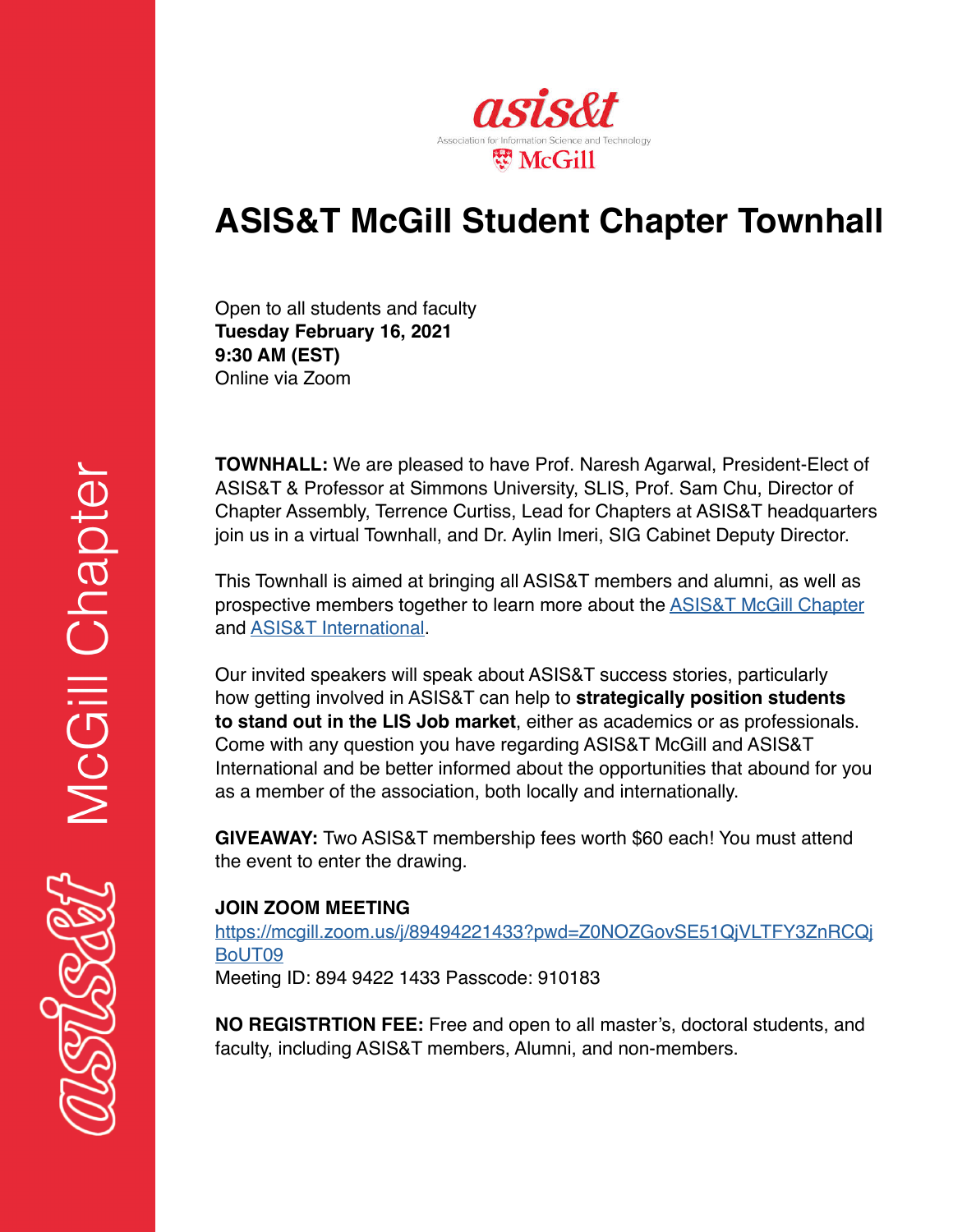### **SPEAKERS:**

## **Naresh Agarwal**

Naresh Agarwal is an Associate Professor and Director of the Information Science & Technology Concentration at the School of Library & Information Science at Simmons University, Boston, USA. He received his Ph.D. from the National University of Singapore. Naresh's research area is information behavior and knowledge management. His first book 'Exploring Context in Information Behavior' was published in 2018. His second book, 'You know the glory, not the story: 25 Journeys towards Ikigai' is coming out in 2021. He has been a keynote/invited speaker at workshops and conferences in the U.S., Japan, France, India, Pakistan, Bangladesh, and South Africa. Currently the President-elect of ASIS&T, Naresh has been a member of its Board of Directors, Director of the Chapter Assembly, Conference Co-Chair, Chair of multiple SIGs, and founder of the South Asia chapter. He was awarded the James M. Cretsos Leadership Award in 2012. Prior to his PhD, Naresh worked in the industry for six years in technology roles, and likes to paint in watercolor and oil. You can learn more about him at [web.simmons.edu/~agarwal](http://web.simmons.edu/~agarwal) and [projec](http://projectonenessworld.com)[tonenessworld.com.](http://projectonenessworld.com)

# **Sam Chu**

Dr. Chu is an Associate Professor at the Faculty of Education, The University of Hong Kong (HKU). He was the Head of Division of Information and Technology Studies (2013-16). He has obtained 2 PhDs in Education – one focusing on e-Learning from University College London, Institute of Education and another one focusing on Information and Library Science from HKU. His areas of expertise include gamified learning, 21st Century Skills, and Social Media in Education. He has been involved in over 60 research projects with a total funding of US\$ 9,375,918. He has published more than 390 articles and books, and appeared in over 90 international academic journals. This includes key journals in the area of e-Learning, information and library science, school/ academic librarianship and knowledge management. Furthermore, Dr. Chu is the Co-Founder and Co-Editor for the journal Information and Learning Sciences. He is also a Member of the Humanities and Social Sciences Panel of the Research Grants Council of HK and a Member of Curriculum Development Council Committee on Learning Resources & Support Services, Education Bureau. He has received many awards including the Faculty Outstanding Researcher Award in 2013, Faculty's Knowledge Exchange Award in 2016 and Excellent Health Promotion Project Award from Food and Health Bureau in 2017. He is the world's 66th highest contributor to publications in library and information science between 2007-12 and has achieved an h-index of 35 over the years. He has been a Consultant for UNESCO Bangkok, EDB, Oxford University Press, Pearson Education Asia, and is currently serving as the ASIS&T Director of Chapter Assembly (2020-2021). He is also an Advisor for EdTech startups at HK Science and Technology Parks and the Founding Chairman of Academy 22 Education for All Foundation.